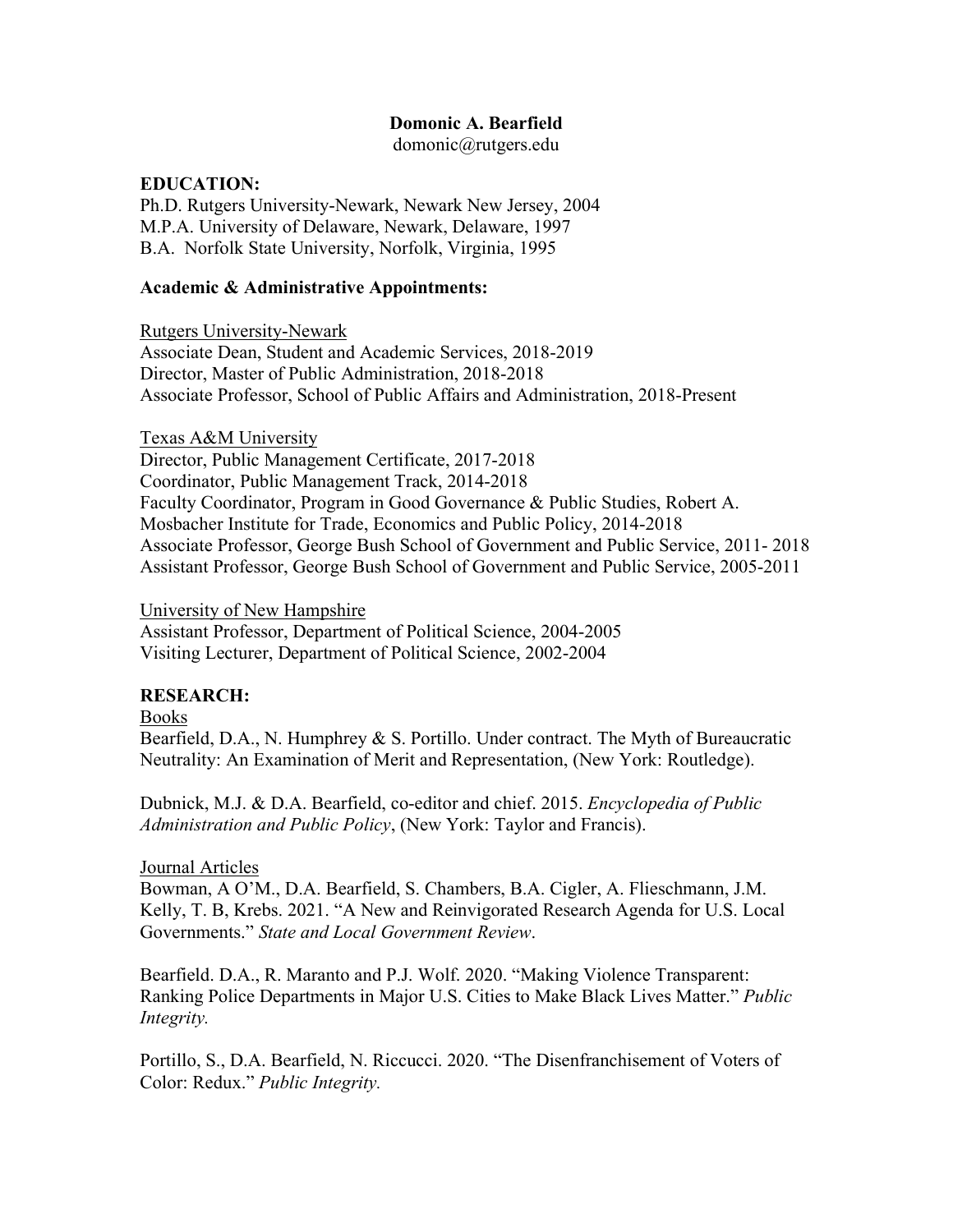Portillo, S., D. A. Bearfield, N. Humphrey. 2019. "The Myth of Bureaucratic Neutrality: Institutionalized Inequity in Local Government Hiring." *Review of Public Personnel Administration.*

\*Best Article by the *Review of Public Personnel Administration*.

Newman, G., J.B. Hollander, J. Lee, D. Gu, B. Kim, R.J. Lee, J. Horney, D. Bearfield, Y. Lee. 2018. "Smarter Shrinkage: A Neighborhood-Scaled Rightsizing Strategy Based on Land Use Dynamics." *Journal of Geovisualization and Spatial Analysis* 2(2), 11.

Bearfield, D.A. and A. O'M. Bowman. 2017. "Can You Find It on the Web? An Assessment of Municipal E-Government Transparency." *American Review of Public Administration* 47(2), 172-188.

Bearfield, D.A. 2014. "It's Been A Long Time Comin': An Examination of Public Personnel Research in PAR and ROPPA in Celebration of the Fiftieth Anniversary of the Civil Rights Act of 1964." *Review of Public Personnel Administration* 34(1), 59-74.

Gawande, K., G.Y. Reinhardt, C. Silva and D.A. Bearfield. 2013. "Validating Surveys for the Hard-to-Reach: Comparing Discrete Distributions." *Political Analysis* 21(1), 70- 85.

Bearfield, D. A. 2012. "Debating Flinders" *Contemporary Politics* 18 (1), 19-22.

Bearfield, D.A. 2009. "Equity at the Intersection: Public Administration and the Study of Gender." *Public Administration Review* 69 (3), 383-386.

Bearfield, D.A. 2009. "What is Patronage? A Critical Reexamination." *Public Administration Review* 69 (1), 64-76.

Bearfield, D.A. and M. Dubnick. 2009. "All Mega-Projects are Local? Citizen Participation Lessons from the Big Dig." *The Journal of Public Budgeting, Accounting & Financial Management* 21(3), 393-426.

Bearfield, D.A. 2008. "Moral Panics, Folk Devils and Patronage: The Boston Globe's Coverage of the Terrorist Attacks of 9-11." *International Journal of Public Administration* 31 (5), 515-534*.*

Bearfield, D.A. and M. Dubnick. 2007. "Sowing and Reaping at the Big Dig: The Legacies of Neomanagerialism." *Administrative Theory and Practice*. 29 (1), 132-139.

#### Book Chapters & Online Publications

Bearfield, D.A., R. Maranto with I. Kingsbury. 2018. "What to Do When the Yelling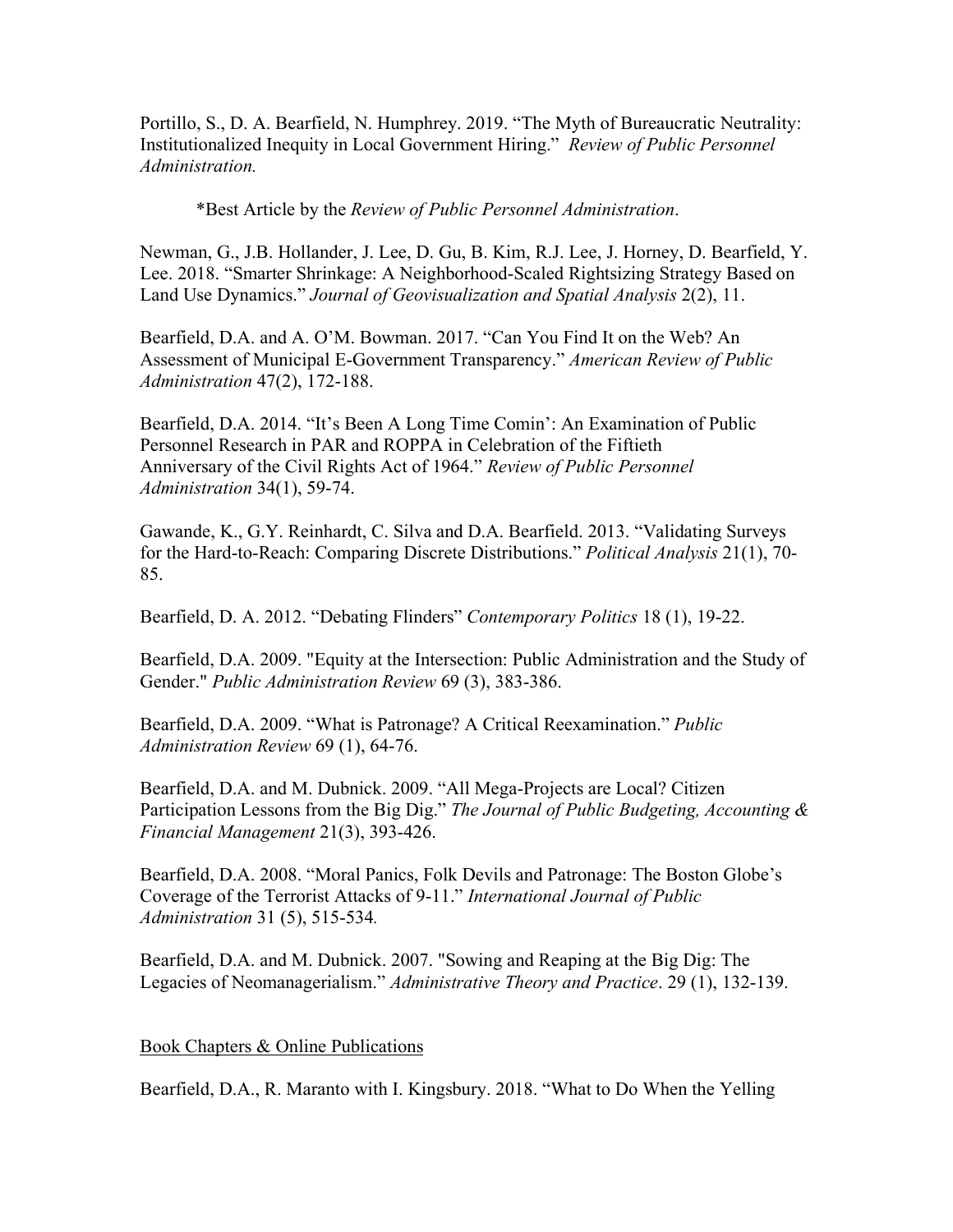Stops: How Black Lives Matter Can Have Lasting Impact. "*Policing and Race in America: Economic, Political and Social Dynamics*, edited by J. Ward.

Bearfield, D.A. 2014. "Resolved, Bring Back the Spoils System." *Debating Reform: Conflicting Perspectives on How to Fix the American Political System*, edited by R.J. Ellis and M. Nelson.

Dubnick, M., J. Justice and D.A. Bearfield. 2012. "Imagining and Managing Administrative Evil" *Foundations of Organizational Evil*, edited by C. L. Jurkiewicz.

Bearfield, D.A.2011. "The Raised Fist and the Magic Negro: Public Administration and the Black Public Administrator." *The Future of Public Administration Around the World: The Minnowbrook Perspective*, edited by R. O'Leary, D. Van Slyke, S. Kim.

Bearfield D.A. and W. Eller. 2007. "Writing a Literature Review." *Handbook of Research Methods in Public Administration*, edited by G. Miller and K. Wang.

Bearfield D.A. 2006. "Commentary on a Solution in Search of a Problem? Discrimination, Affirmative Action and the New Public Service." Theory to Practice section of *Public Administration Review*.

#### Working Papers

Bowman, A. O'M., Bearfield, D., Jones, C. and A. Matthews. "City Government Use of Social Media: Promote, Reach Out, And Maybe Engage…But Certainly Post Images."

#### Under Review

"The Myth of Representation: Identity and Workplace Expectations in Public Administration." 2020. With N. Humphrey and S. Portillo. Public Administration Review.

"Performing Wokeness: The Theater of Management and Implications for Public Administration." 2020. With S. M. Zavattaro. Public Administration Review.

#### Conference Papers

"The Myth of Representation: Identity and Workplace Expectations in Public Administration." 2020. With N. Humphrey and S. Portillo. Public Administration Review Symposium. Virtual.

"Performing Wokeness: The Theater of Management and Implications for Public Administration." 2020. With S. M. Zavattaro. Public Administration Review Symposium. Virtual.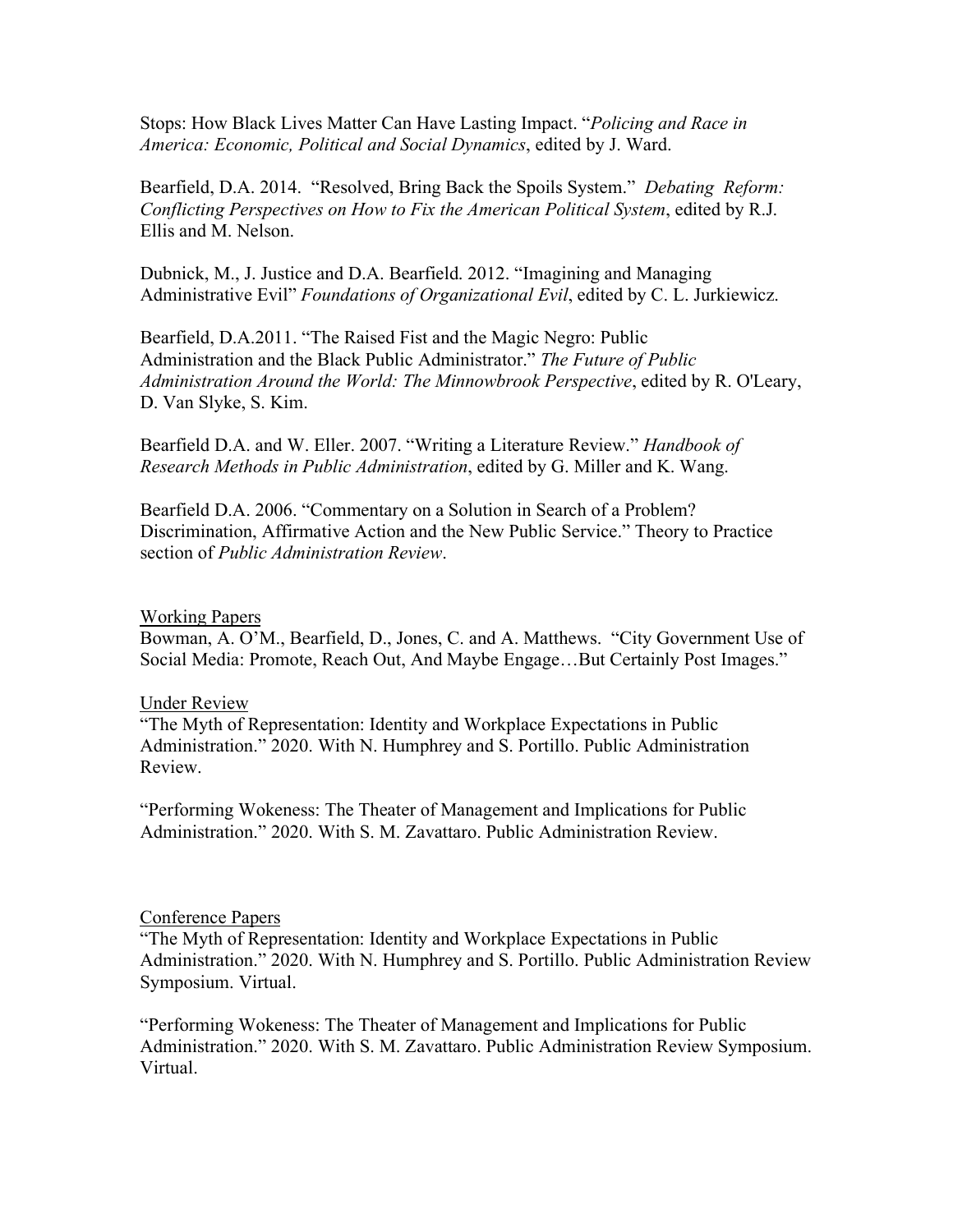"The Myth of Bureaucratic Neutrality: Institutionalized Inequality in Public Administration." 2017. With S. Portillo and N. Humphrey. Social Equity Leadership Conference. Omaha, Nebraska.

"Can Police Professionalism Make Black Lives Matter More?" 2016. With R. Maranto, P. Wolf, and A. Matthews The Mini-Conference on Policing and Race. University of Cincinnati. Cincinnati, Ohio.

"City Government Use of Social Media: Post, Tweet, and Engage." 2016. With A. Bowman, C.L. Jones, and A.M. Matthews, Urban Affairs Association Annual Meeting. San Diego, California.

"It's Been A Long Time Comin': An Examination of Public Personnel Research in PAR and ROPPA in Celebration of the Fiftieth Anniversary of the Civil Rights Act of 1964." 2013. American Political Science Association. Chicago, Illinois.

"Salary Compression in Public Education: Evidence and Implications." 2012. With L. Taylor, Southern Economics Association. New Orleans, Louisiana.

"It's Not That, but Yet It's That Too: Race, Racism and Public Administration" 2011. American Society for Public Administration. Baltimore, Maryland.

"The Raised Fist and The Magic Negro: Public Administration and the Black Public Administrator." 2008. Minnowbrook III Conference - Phase One. Blue Mountain Lake, New York.

"Some of My Best Friends are Political Appointees." 2007. With R. Maranto, Northeastern Political Science Association. Philadelphia, Pennsylvania

"Sowing and Reaping at the Big Dig: The Legacies of Neomanagerialism." 2007. With M. Dubnick, American Society for Public Administration and European Group of Public Administration Transatlantic Dialogue. Newark, Delaware.

"Masters of the Big Dig." 2007. Co-authored with M. Dubnick, New England Political Science Association. Boston, Massachusetts.

"Moral Panics, Folk Devils and Patronage: The Boston Globe's Coverage of the Terrorist Attacks of 9-11." 2006. Southern Political Science Association. Atlanta, Georgia.

"The Ethics of Patronage." 2005. American Society for Public Administration. Washington, D.C.

"Moral Panics, Folk Devils and Patronage: The Boston Globe's Coverage of the Terrorist Attacks of 9-11." 2004. Northeastern Political Science Association. Boston, Massachusetts.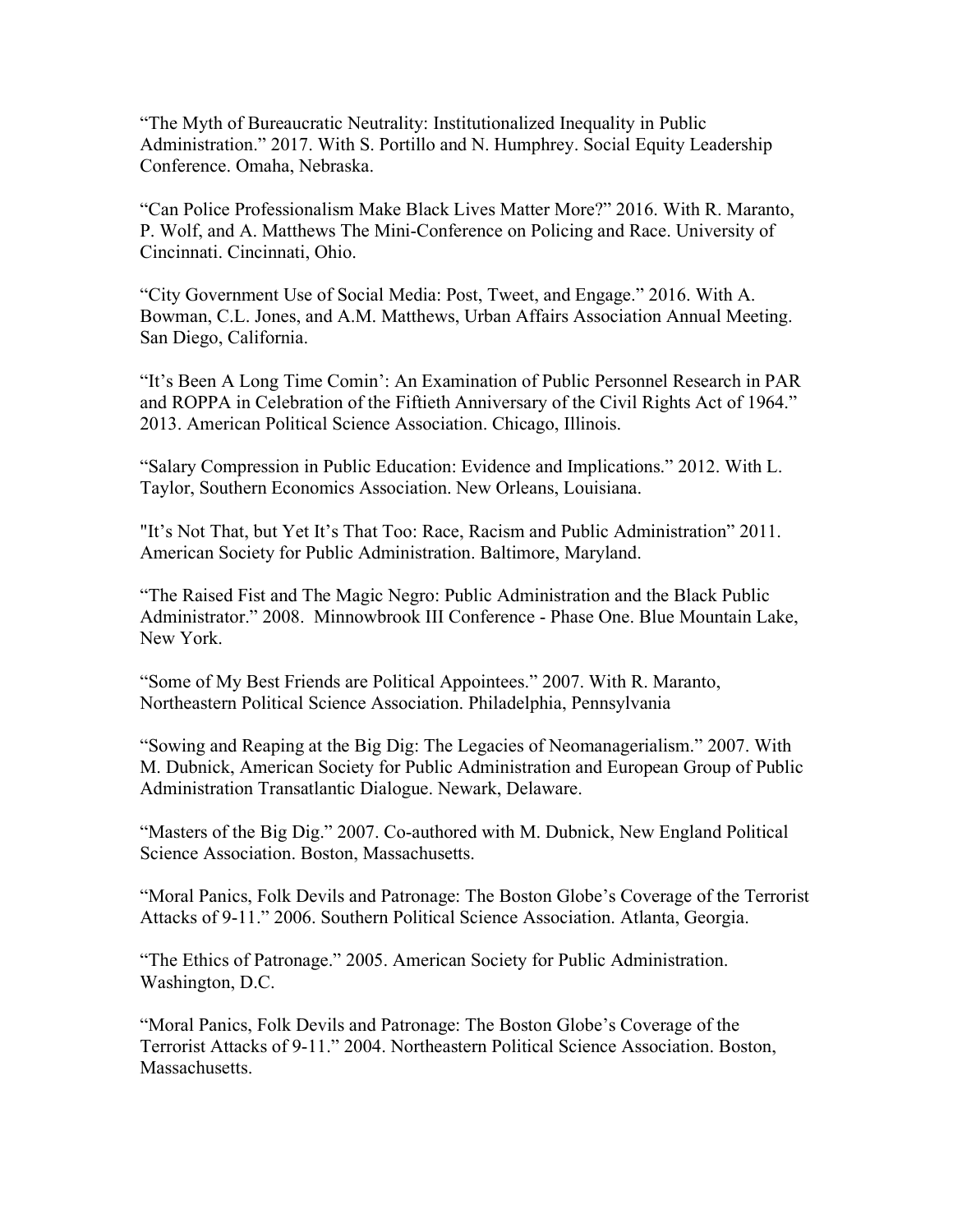"Patronage and Civil Service Reform in the Philadelphia Negro." 2004. American Political Science Association. Chicago, Illinois.

## Funded Research Projects

Katrina and Rita: The Impact of Exogenous Shocks on Risk Assessment: National Science Foundation: \$117,084. Duration: December 1, 2005 - November 20, 2006. With C. Silva, G.Y. Reinhardt and K. Gawande.

# **COURSES TAUGHT:**

Graduate

- Introduction to Public Administration
- Public Service and Administration Capstone Seminar I & II
- Leadership and Public Administration
- Introduction to Administrative Ethics
- Introduction to Organizational Theory
- Public Sector Human Resources

## Undergraduate

- Introduction to Bureaucracy
- Law and Society
- Power and Politics in America
- Politics of Crime and Justice
- State and Local Government

# **PROFESSIONAL & UNIVERSITY SERVICE:**

- Member, Faculty Recruitment Committee, School of Public Affairs and Administration, Rutgers University-Newark 2021
- Editor, Public Administration Review 2020-Present
- Member, Editorial Board, Administrative Theory and Praxis 2020-Present
- Member, BA, Committee, School of Public Affairs and Administration, Rutgers University-Newark, 2020-Present
- Member, Editorial Board, Public Administration Review, 2020- Present
- Member, Faculty Recruitment Committee, School of Public Affairs and Administration, Rutgers University-Newark 2019
- Member, Commission on Peer Review and Accreditation (COPRA) 2019-Present
- Member, Editorial Board, Review of Public Personnel Administration 2018- Present
- Member, MPA Committee, School of Public Affairs and Administration, Rutgers University-Newark 2018- 2020
- Member, Diversity Committee, Bush School of Government and Public Service, Texas A&M University 2014-2018
- Member, Texas A&M University Academic Civil Rights Investigation Committee 2012-2016
- Organizer, Series on The State of Race and Policing in America, Fall 2016
- Member, Texas A&M University Faculty Senate, 2015-2016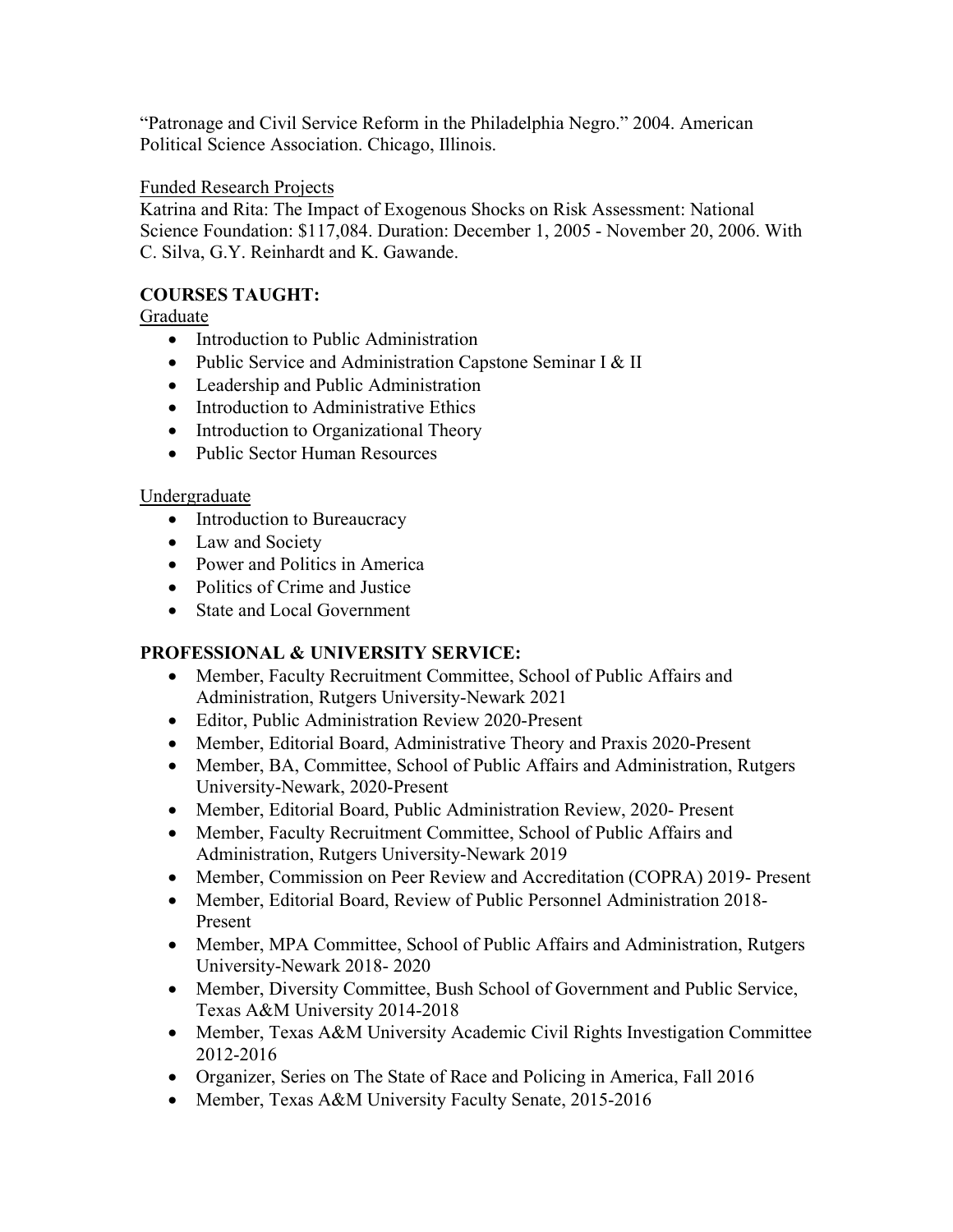- Member, MPSA Committee to create the EMPSA Degree, Bush School of Government and Public Service, Texas A&M University 2015-2018
- Member, Section Council, APSA Public Administration, 2013-2016
- Member, Association of Former Students Research Award Committee-2013
- MPSA Curriculum Committee, Bush School of Government and Public Service, Texas A&M University. 2013-2018. 2006-2011.
- Texas A&M University PESCA award review committee 2011-2012
- ASPA Dwight Waldo Award Committee- 2013
- Forum Editor for Administrative Theory & Praxis 2011-2012
- ASPA Section on Public Administration Research Book Award Committee. 2010- 2011
- MPSA Faculty Recruitment Committee, Bush School of Government and Public Service, Texas A&M University. 2010-2011.
- Member, Editorial Board, Journal of Public Management and Social Policy. 2006- Present.
- MPSA Admissions Committee, Bush School of Government and Public Service, Texas A&M University. 2006, 2008 & 2011.
- Founder's Forum Committee, for the 67th National Conference of the American Society of Public Administration, Denver, CO, March 31- April 4, 2006.
- Newsletter Editor, Public Administration Section, American Political Science Association. 2004- 2008.
- Member of the American Society of Public Administration Task Force on Public Service Accountability. 2004.
- Library Liaison, Department of Political Science, University of New Hampshire. 2004.
- Member of the Graduate Committee, Department of Political Science, University of New Hampshire. 2004.
- Faculty Representative, New Student Orientation, University of New Hampshire. 2004.
- Faculty Representative, Transfer Student Orientation, University of New Hampshire. 2004.
- Faculty Advisor, Political Science Club, University of New Hampshire. 2004.
- Chairperson, MPA Professional Development Workshop, University of New Hampshire. 2004.

# **HONORS & AWARDS:**

- Faculty Service Award, School of Public Affairs and Administration, Rutgers University-Newark. 2021.
- Association of Former Students Distinguished Achievement Award (College), George Bush School of Government and Public Service, Texas A&M University. 2016.
- Silver Star Award, George Bush School of Government and Public Service, Texas A&M University. 2008, 2013.
- Summer Research Award, Palmer Fund of the College of Liberal Arts Annual Alumni Gifts Fund, University of New Hampshire